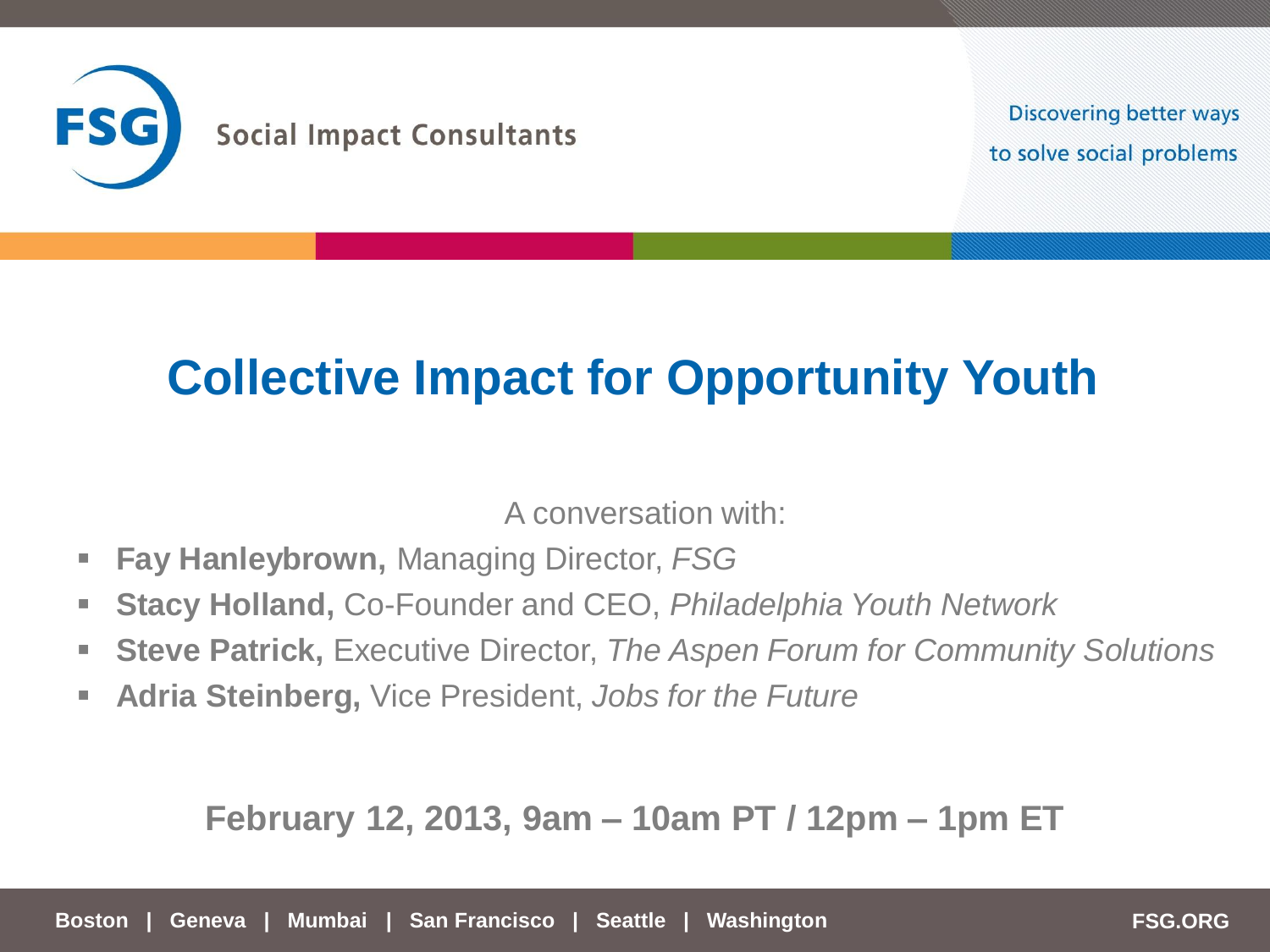### **Agenda for Today's Webinar**

**Opening Remarks and Overview of Key Findings from FSG's Report,** *Collective Impact for Opportunity Youth*

Steve Patrick, The Aspen Forum for Community Solutions Fay Hanleybrown, FSG

#### **Panel Discussion**

Stacy Holland, Philadelphia Youth Network Adria Steinberg, Jobs for the Future *Moderated by* Fay Hanleybrown, FSG

**Audience Q&A** 

### **Closing Comments**

Fay Hanleybrown, FSG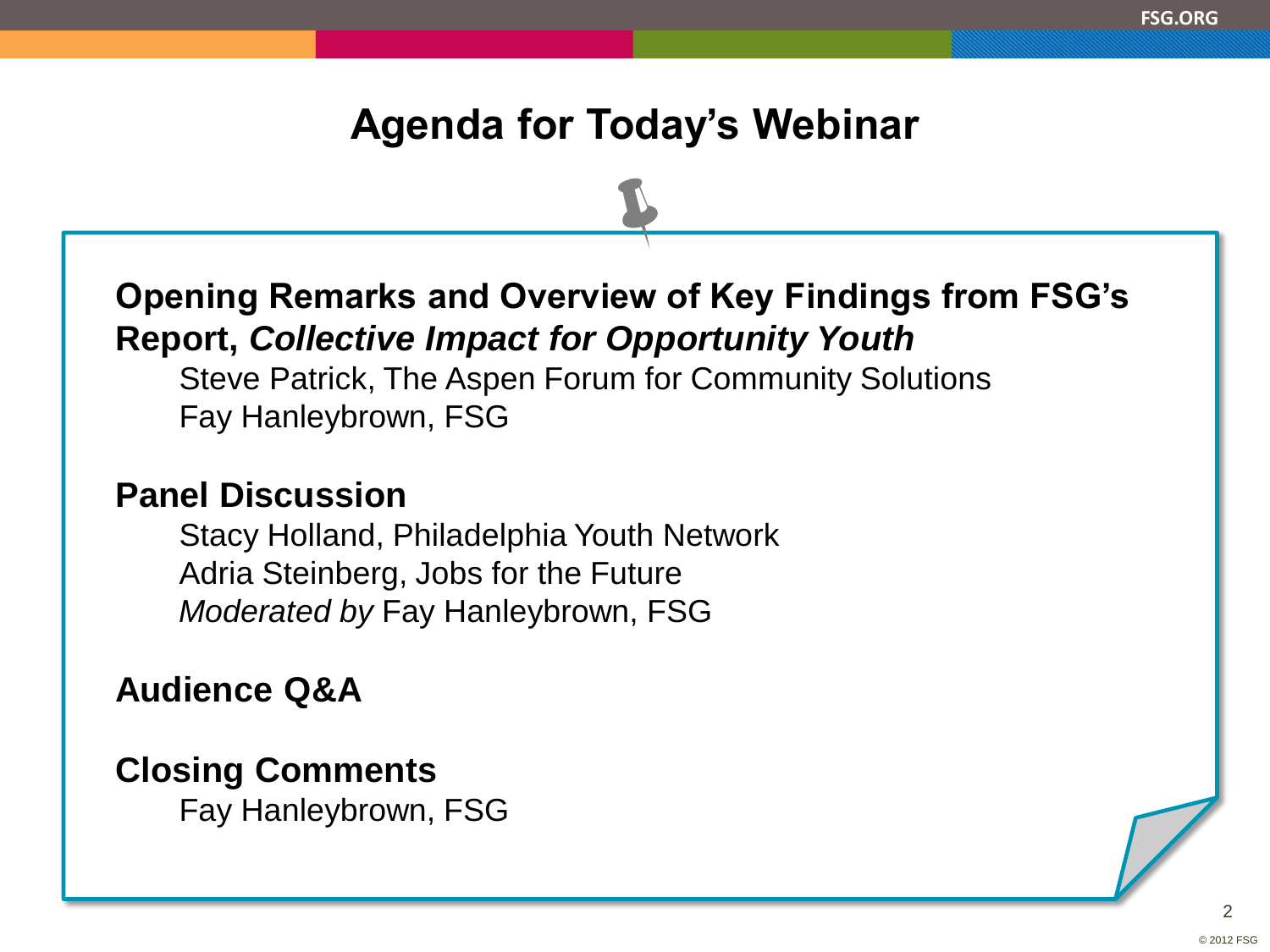### **Overview of FSG and The Aspen Forum for Community Solutions**



- **Nonprofit consulting and research firm** founded in 2000
- Offices in Boston, San Francisco, Seattle, Washington DC, Geneva, and a presence in Mumbai
- Success in **strategic planning and evaluation** with over **200 foundations, corporations, and nonprofits**
- **Thought leader,** with articles published in *Harvard Business Review, Stanford Social Innovation Review,* and *American Journal of Evaluation*, including: "Collective Impact," "Channeling Change: Making Collective Impact Work," and "Embracing Emergence: How Collective Impact Addresses Complexity"



- **The Aspen Forum for Community Solutions was launched in July 2012**  at The Aspen Institute
- Mission to **support community collaboration**, including collective impact, that enables communities to effectively address their most pressing challenges
- Spearheading its first funding collaborative entitled **The Opportunity Youth Incentive Fund** which aims to build evidence, share success, and promote the increased adoption of strategies that dramatically improve outcomes for Opportunity Youth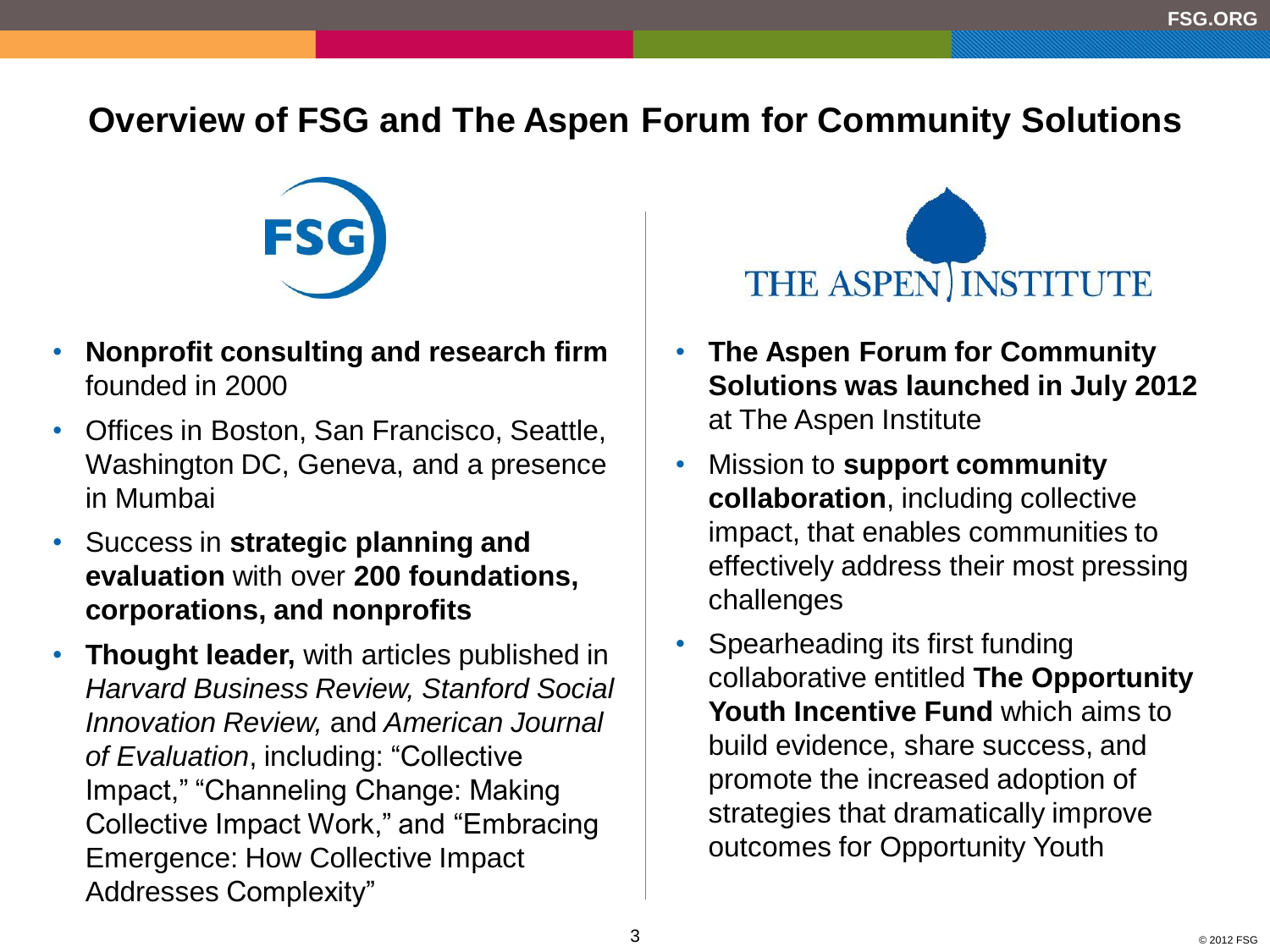### **About This Research**



**Mimi Corcoran** ay Hanleybrown **Idria Steinberg Cate Tallant** 

#### **Purpose of this research**

• Intended to inform serve as a **callto action for communities** to bring together systems and stakeholders to improve outcomes for Opportunity Youth and to provide a high-level framework for a collective impact approach that will enable them to do so.

#### **Approach**

• **Interviews with experts** that work with Opportunity Youth at the local, state, and national levels; **secondary research** to leverage the sizeable literature existing in the field; and **focus groups with former Opportunity Youth**.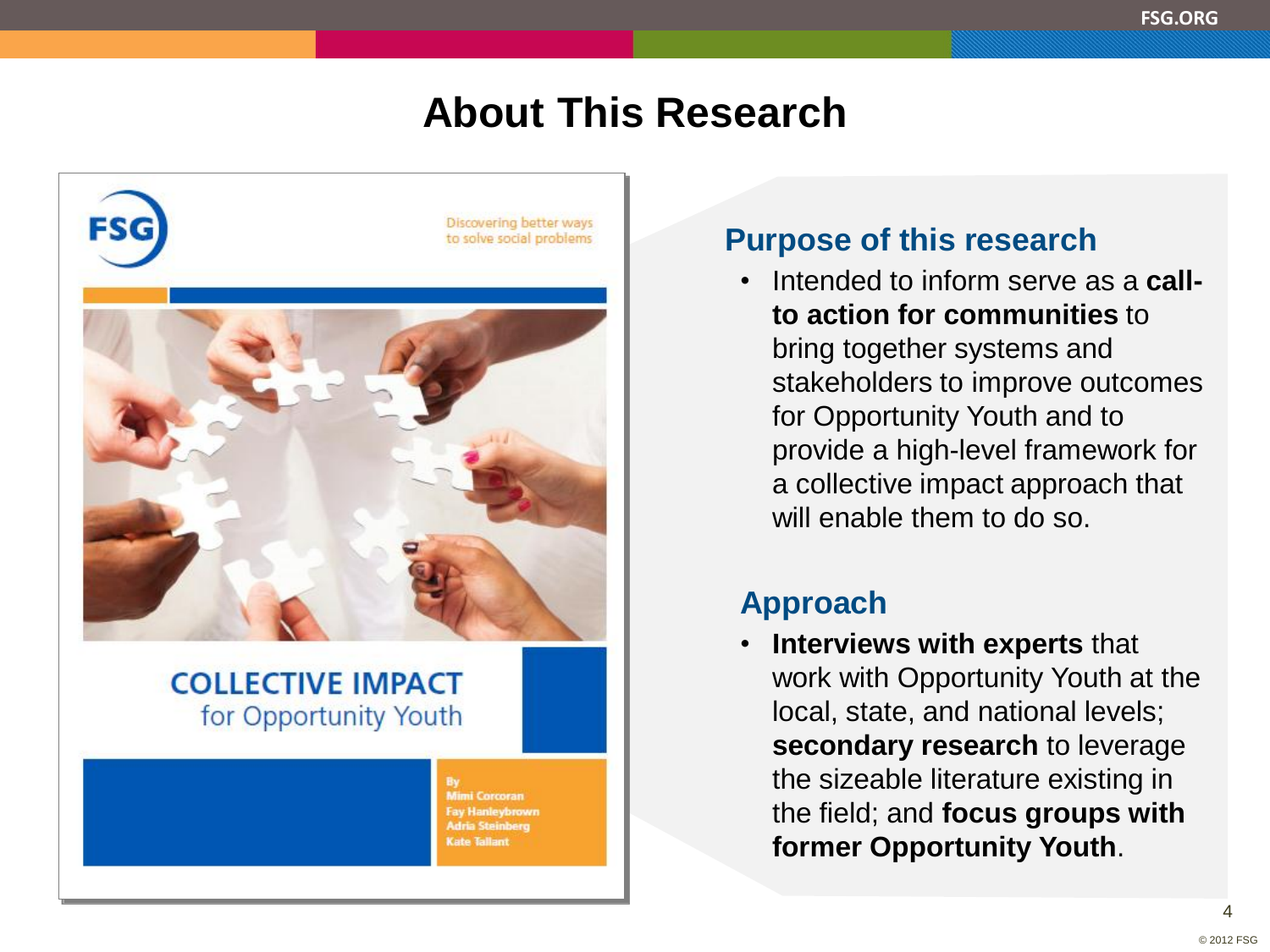# **In the U.S., There Are 6.7 Million Opportunity Youth Who Are Neither Enrolled in School Nor Working**

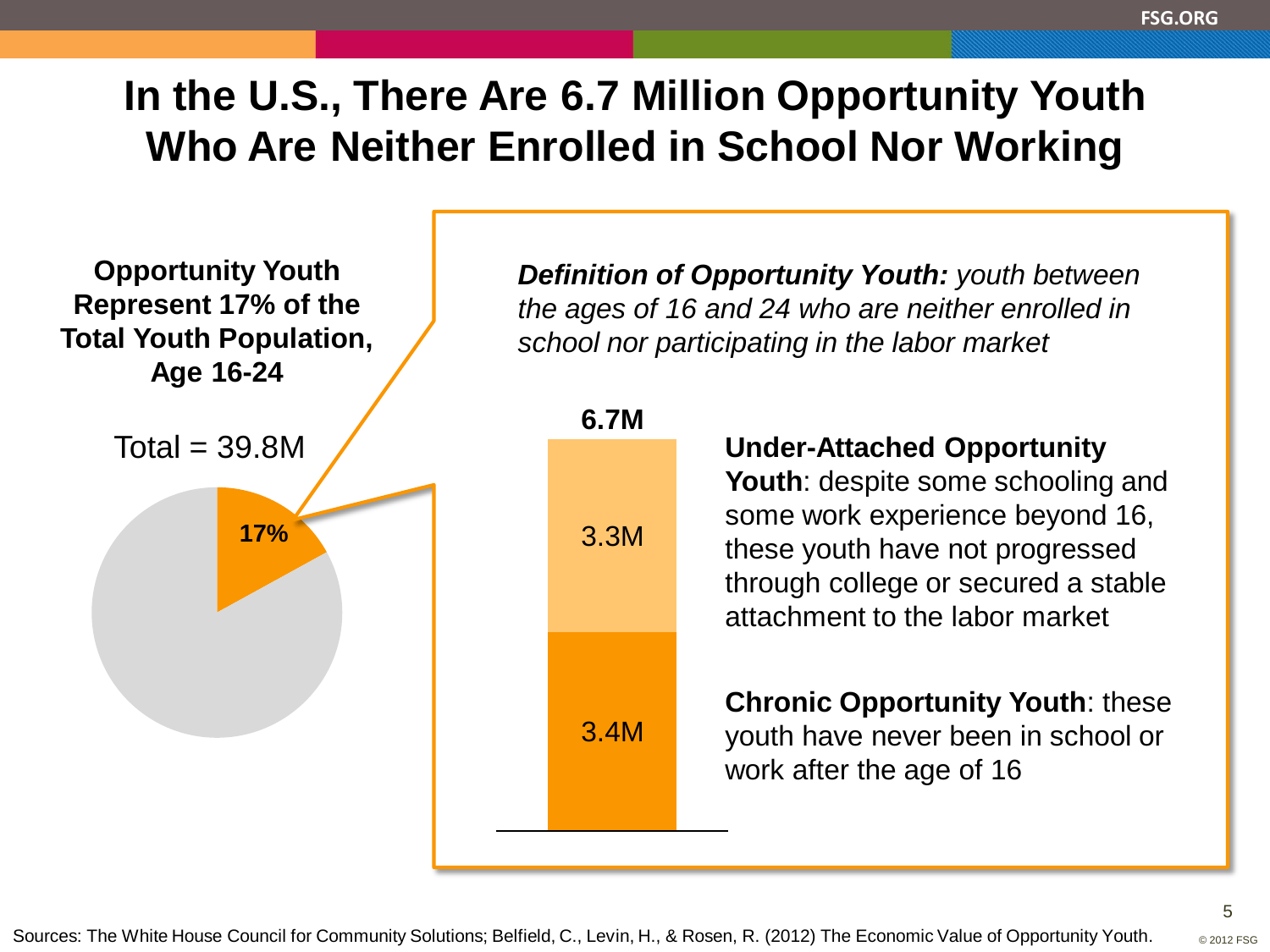# **The Backgrounds of Opportunity Youth and the Challenges Facing them Vary Widely**



Though motivated to work, these youth continue to face barriers, including the high cost of education, the **need to take care of their families**, lack of transportation, difficulties balancing school and work priorities, and **not knowing how to apply to college or obtain financial aid**.

Promise and Challenge of America's Forgotten Youth. Current Population Survey, March, 2011; "Disconnected Youth", Congressional Research Service (2009) Sources: Belfield, C., Levin, H., & Rosen, R. (2012) The Economic Value of Opportunity Youth. Bridgeland, J. and Milano, J. (2012) Opportunity Road: The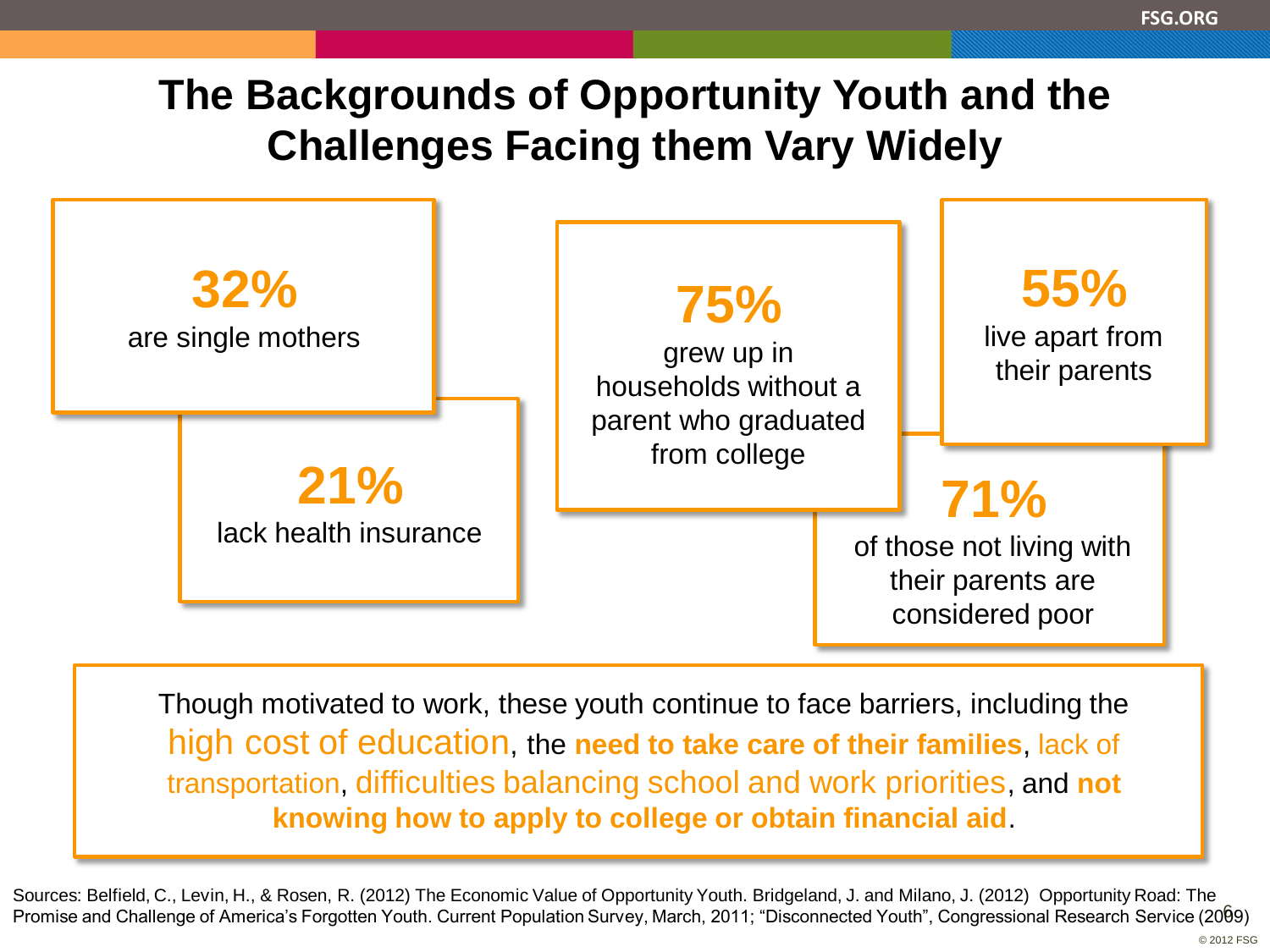# **The Economic Burden from Failing to Invest in Opportunity Youth Is Substantial**

The average Opportunity Youth costs taxpayers **\$13,900** per year between the ages of 16 and 24,

and a total of **\$148,790** over the rest of their lifetime.

This translates to **\$4.75 trillion** for the aggregate lifetime costs to society for the population as a whole when factoring in lost earnings, costs to victims of criminal activity, private health expenditures, and lost economic gains from a less educated workforce.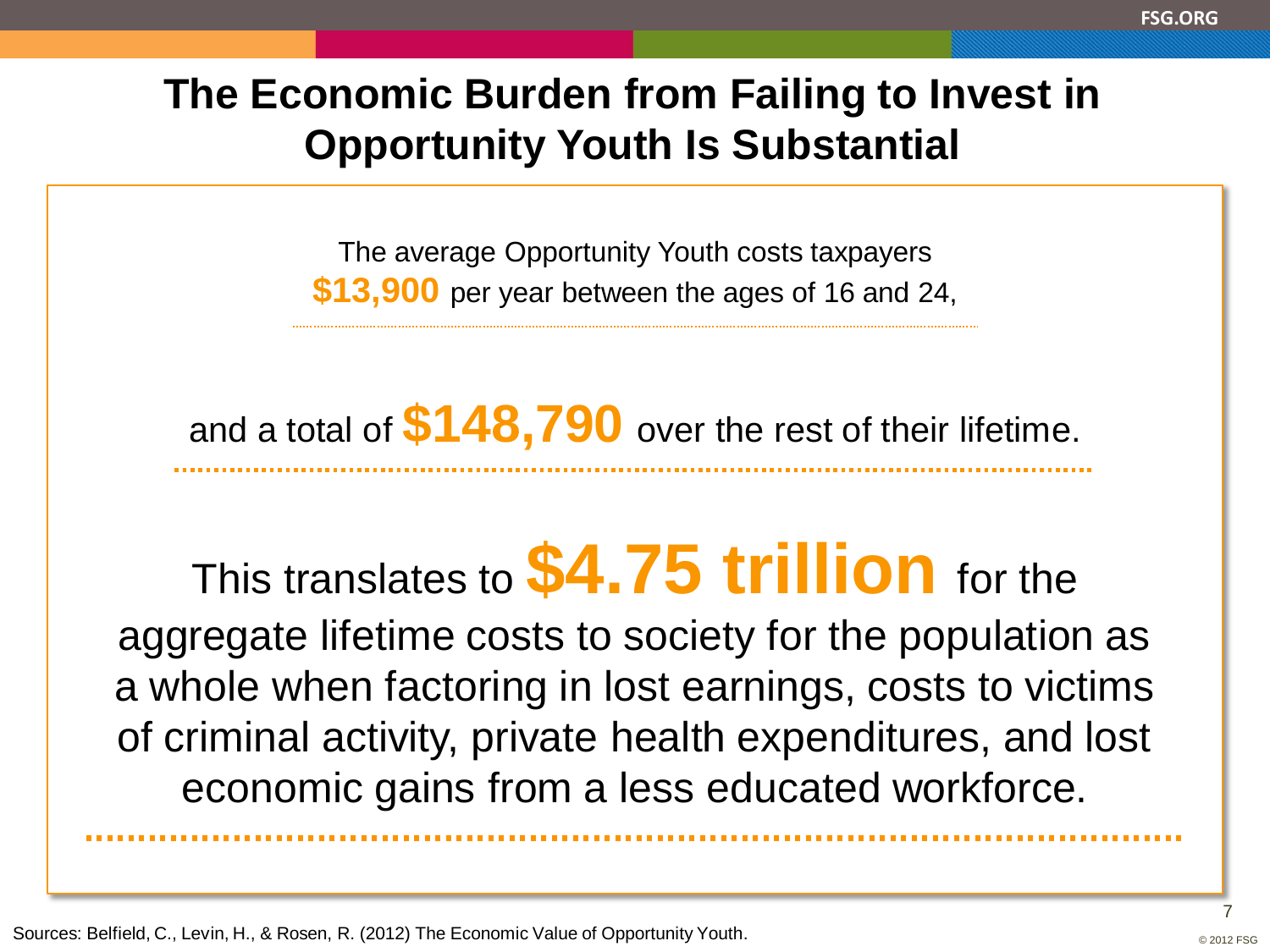# **Businesses Stand to Benefit Significantly If These Youth Are Connected to School and Work**



Percentage of workforce, by education level

High school dropouts High school graduates Some college, no degree Associate's degree Bachelor's degree Master's degree or better



**… and by 2018, 63 percent of job openings will require some post-secondary education, suggesting that educating youth is as critical as ever**

Source: McKinsey Global Institute website. Early Findings on the Fact-Base on Disconnected Youth, The White House Council for Community Solutions, Jume 3, 2011 which was based on Carnevale, Strohl, and Smith. "Help Wanted: Projections of Jobs and Education Requirements through 2018." June 2010 .  $_{\otimes2012\,FSG}$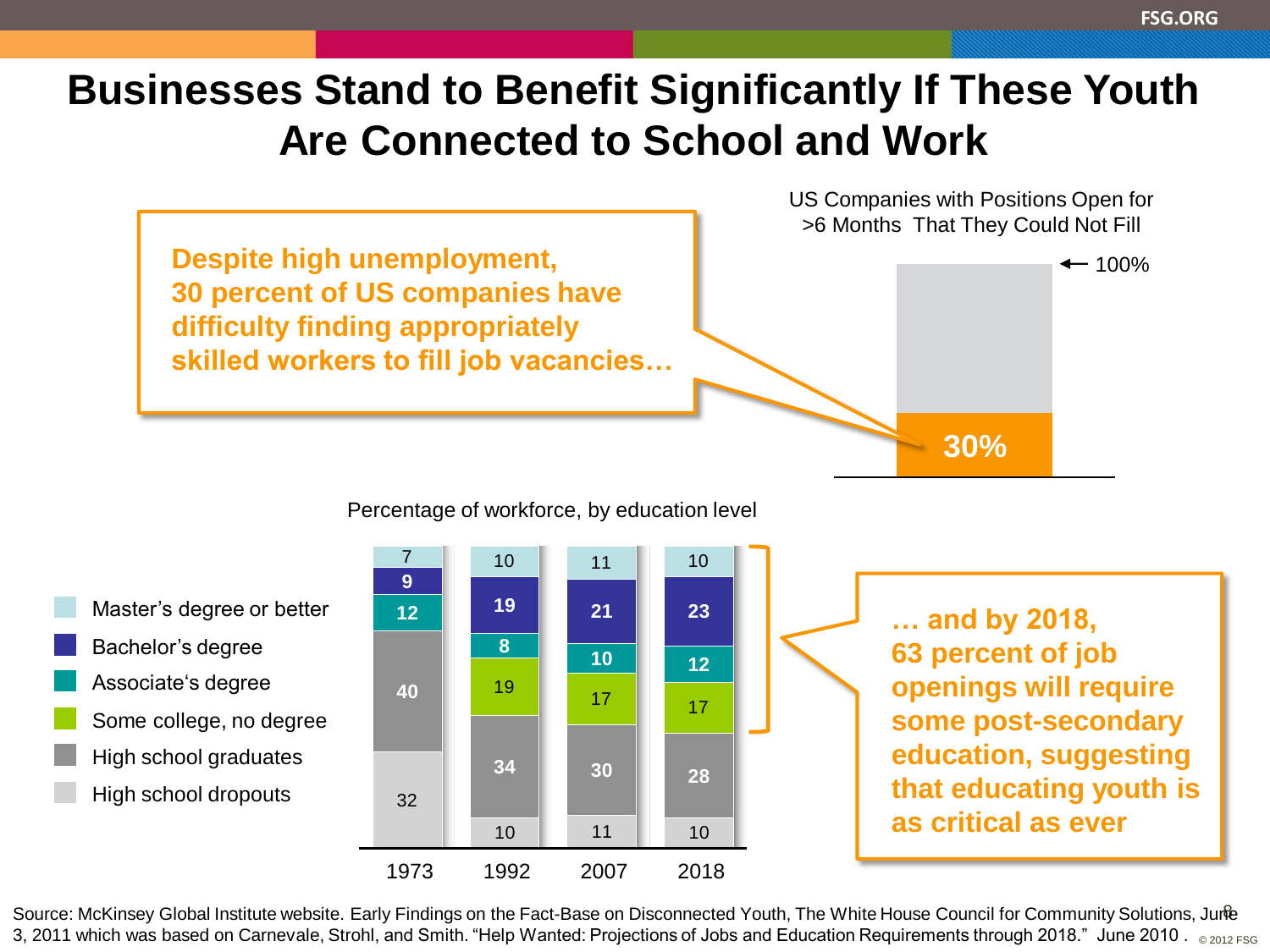# **There Are Many "Loss Points" Where Opportunity Youth Can Become Disengaged from School and Work**

#### *Pathways to Education and Career Opportunities*



Meaningful work that provides experience and income, and may inform or connect to career decisions

#### *Potential Loss Points*



Source: Corcoran, M., Hanleybrown, F., Steinberg, A., and Tallant, K. (2012) *Collective Impact for Opportunity Youth,* FSG.

**FSG.ORG**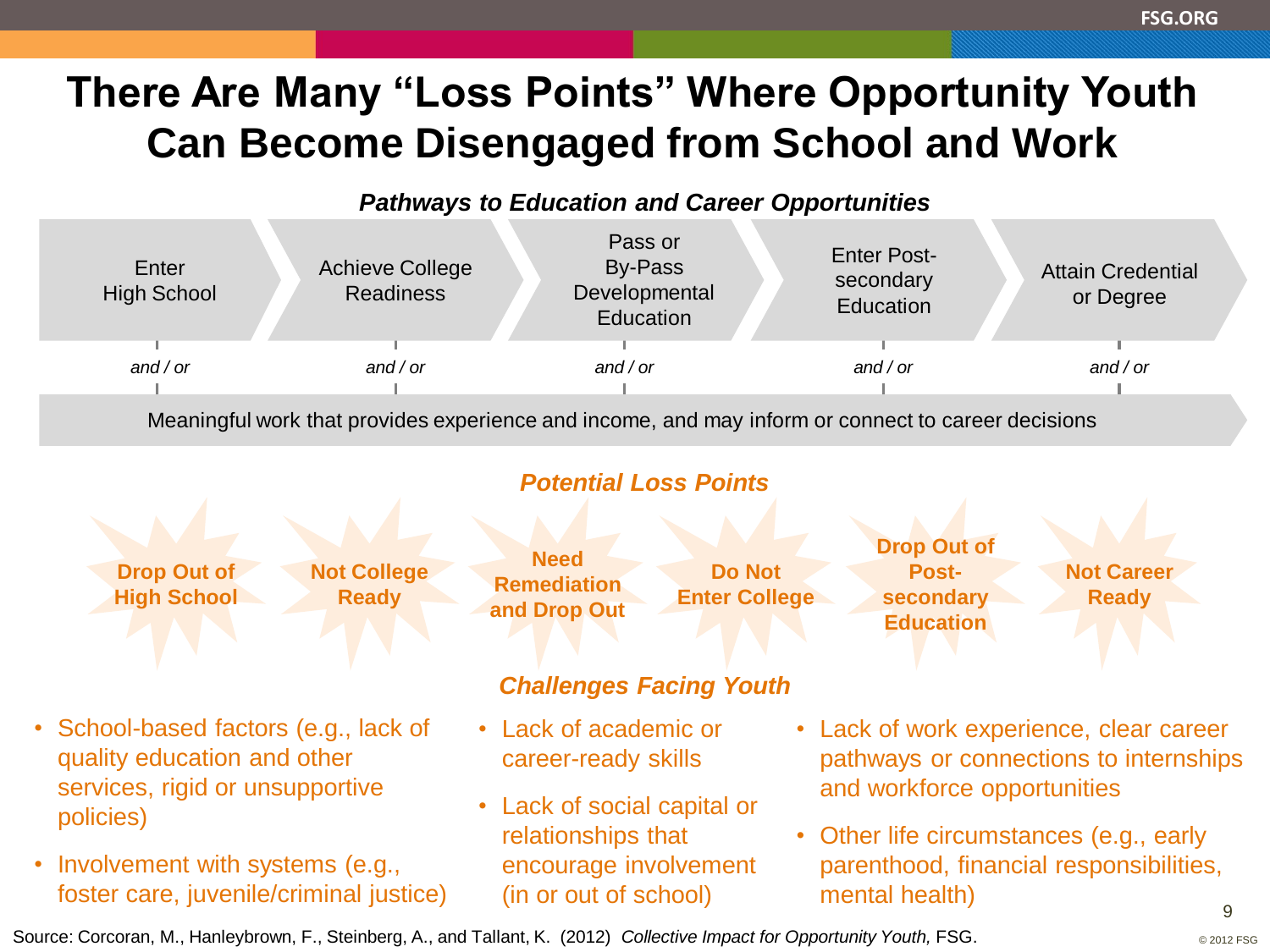# **There Is Significant Fragmentation and Lack of Alignment Between Systems With Potential to Support Opportunity Youth Today**

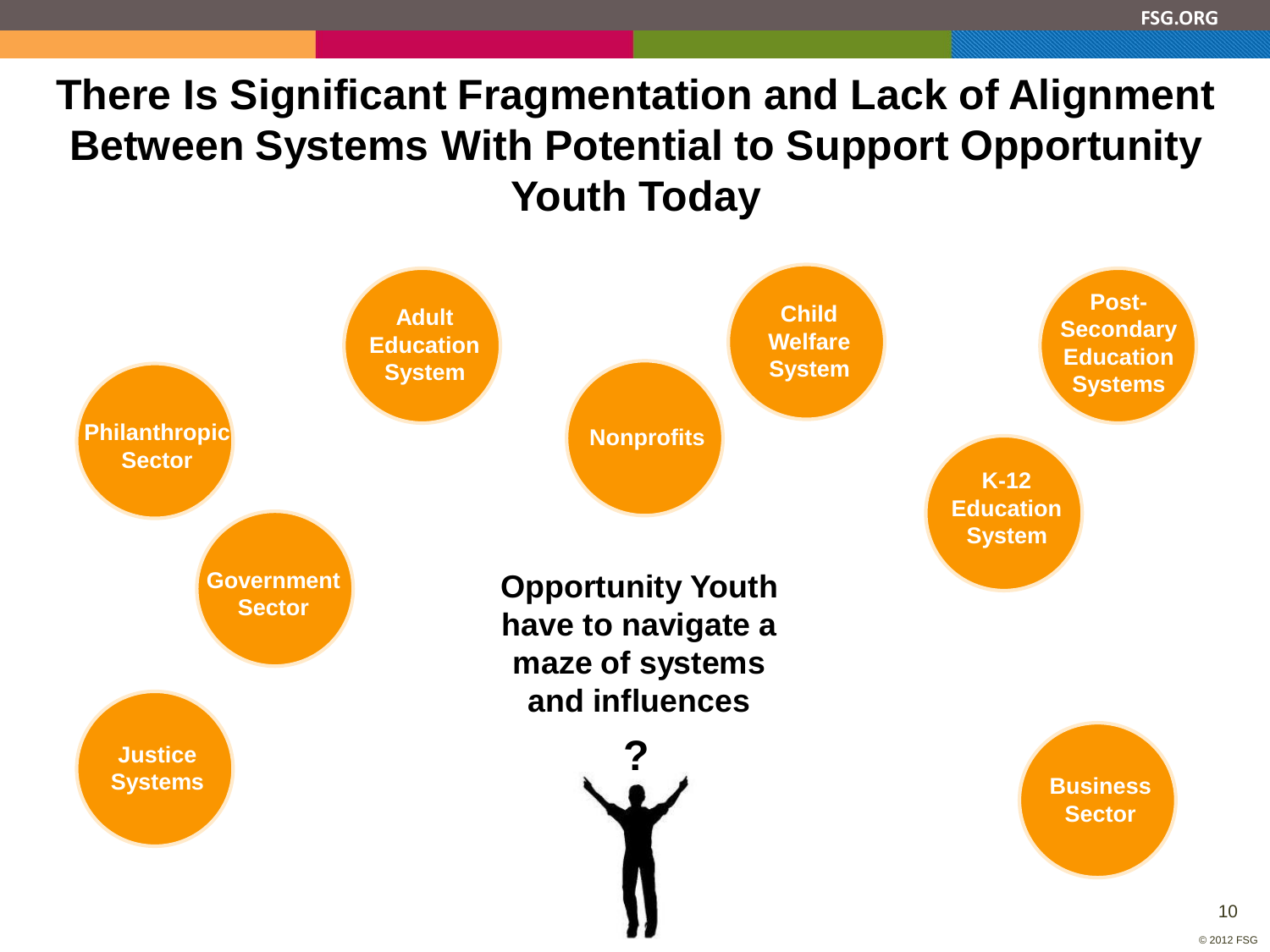# **A Collaborative Approach Is Needed to Achieve Better Outcomes for Opportunity Youth**

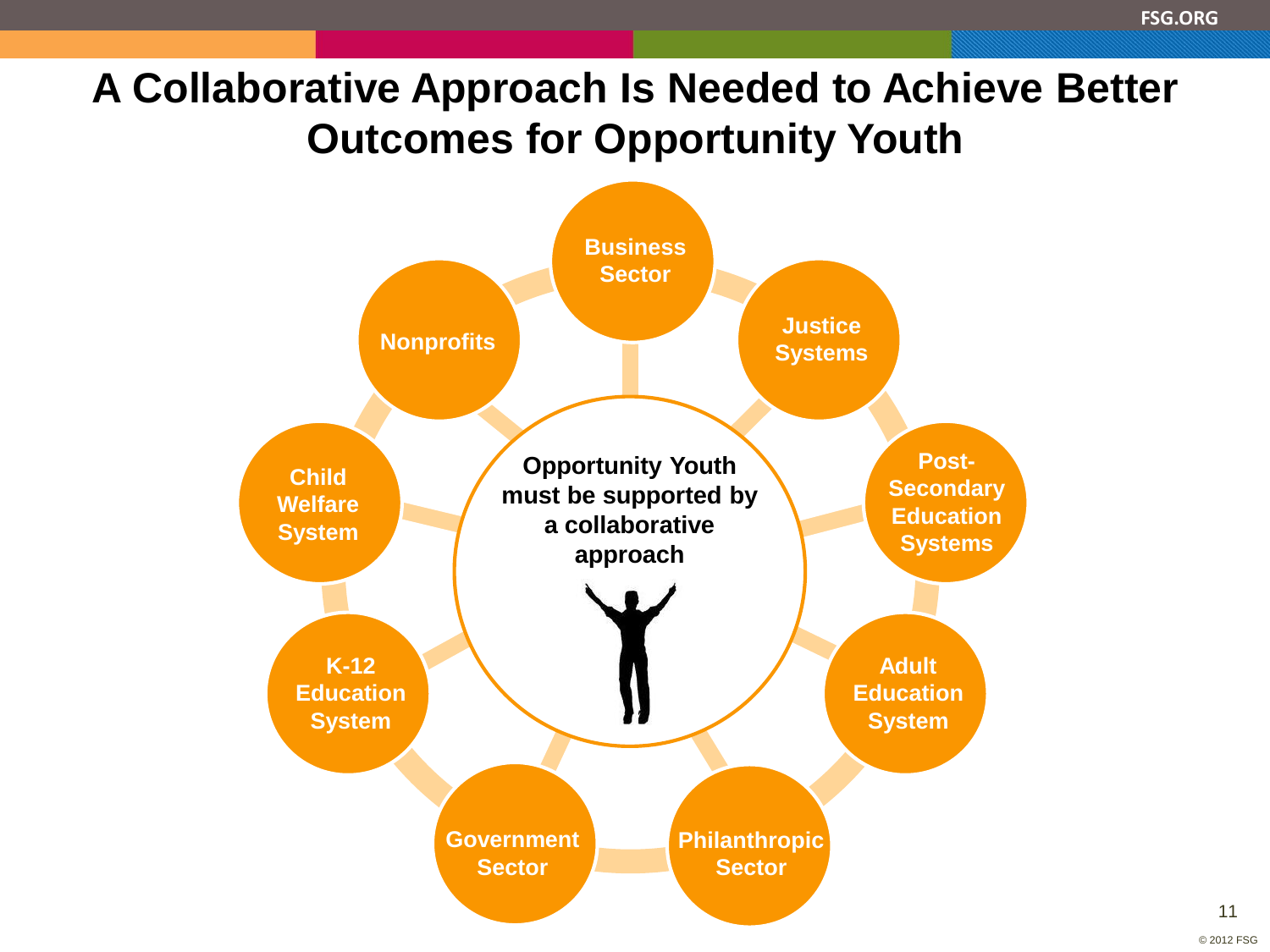# **Achieving Large-Scale Change through Collective Impact Involves Five Key Elements**

### **Common Agenda**

### **Shared Measurement**

**Mutually Reinforcing Activities**

### **Continuous Communication**

#### **Backbone Support**

- **Common understanding** of the problem
- **Shared vision for change**
- **Collecting data** and **measuring results**
- Focus on **performance management**
- **Shared accountability**
- **Differentiated approaches**
- Willingness to **adapt individual activities**
- **Coordination** through joint plan of action
- **Consistent** and **open communication**
- Focus on **building trust**
- Separate organization(s) with **staff**
- Resources and skills to **convene** and **coordinate** participating organizations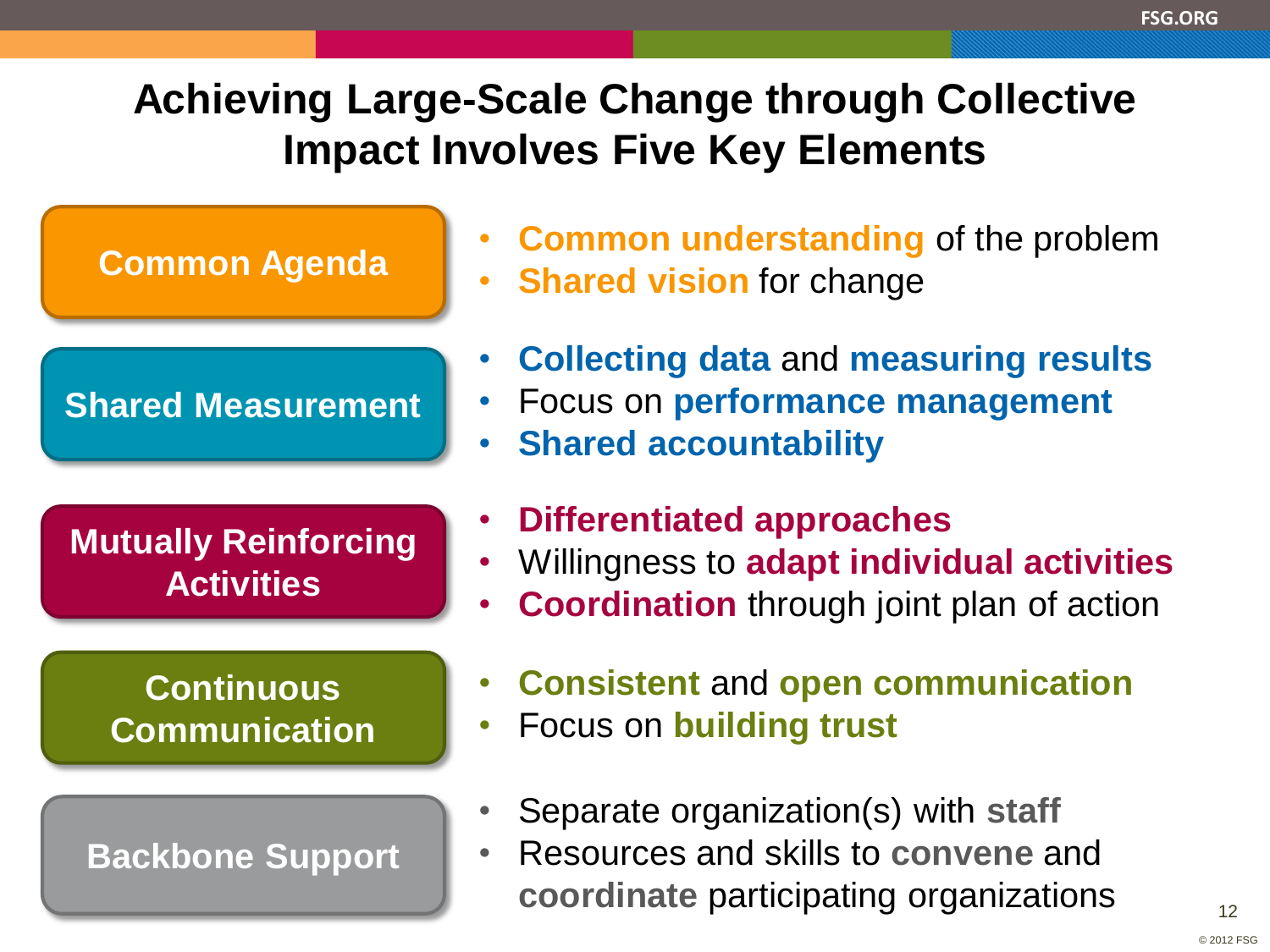### **Panel Discussion**



**Fay Hanleybrown**, FSG



**Stacy Holland**, Philadelphia Youth **Network** 



**Adria Steinberg**, Jobs for the Future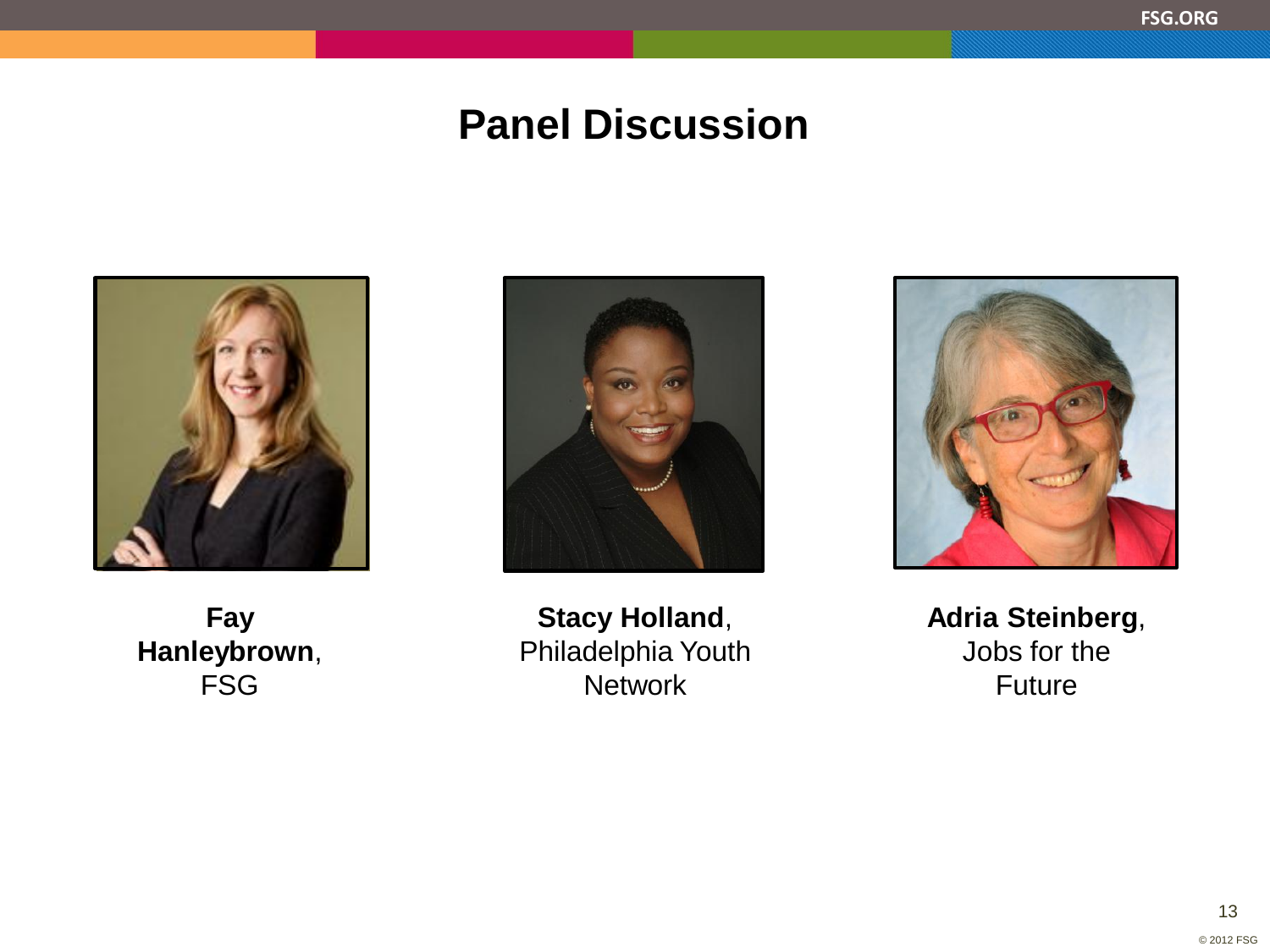### **Opportunity Youth Are Invisible…and Seeking Reconnection**

- Not a designated subpopulation in any system
- No one system holds responsibility for how they are doing
- Data on progress and outcomes not routinely tracked
- Significant evidence young people seeking reconnection

### **Collective Impact Can Drive Development of Partnerships and Pathways that Put Young People Back on Track**

- Collective voice to heighten visibility and urgency
- Collective investments in opportunities and pathways that advance Opportunity Youth
- Shared agenda and accountability to support scale and sustainability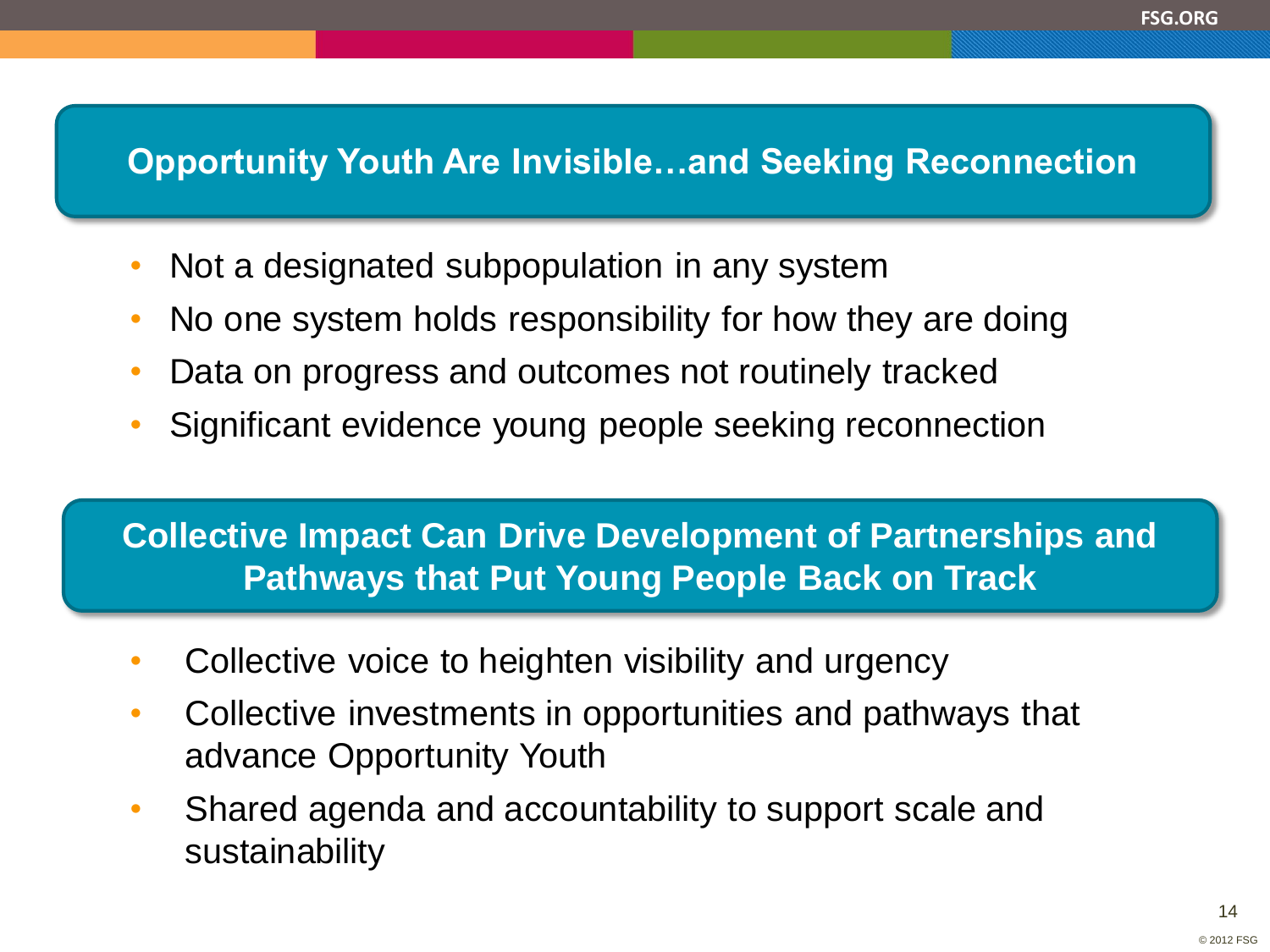# **Project U-Turn Offers a Powerful Example of a Collective Impact Approach for Opportunity Youth**

• **8,200 young Philadelphians drop out** of school annually, increasing federal spending and crime

project<br>u·turn

- Project U-Turn is a **city-wide, cross-sector player involved campaign** includingrepresentatives from the school district, public agencies, philanthropy, nonprofits, parents and youth—to reduce Philadelphia's drop out rate
- The Philadelphia Youth Network (PYN), a youth nonprofit workforce intermediary**,** serves as the **backbone organization** for the campaign
- The campaign has leveraged more than **\$175 million** in public and private resources, created **13 new schools for Opportunity Youth** across the city, and led to a **12 percent growth in Philadelphia's high school graduation rate** since its launch in 2004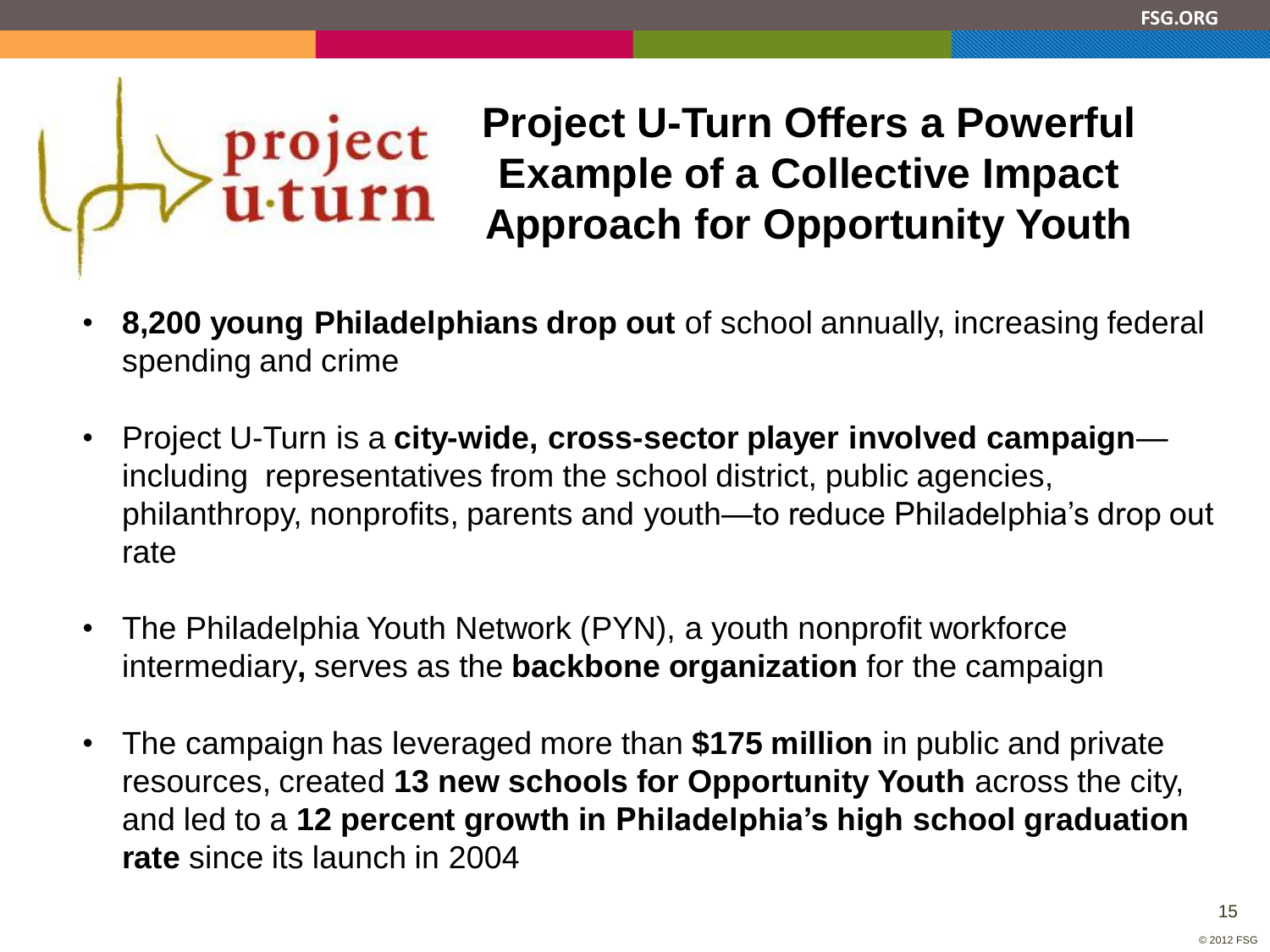### **Two Ways to Measure Success and Tracking Outcomes**

- Ultimate goal **Family sustaining careers**
- Progress of collaborative in providing **new opportunities and pathways** 
	- Changes in institutional policy
	- Resource allocations/reallocations
	- Effective on-ramps from public care systems
- Progress of young people in **gaining credentials and good jobs**
	- Increase in numbers reconnected through on ramps and pathways
	- Completion of high school and postsecondary credentials
	- Completion rates of internships/work-based learning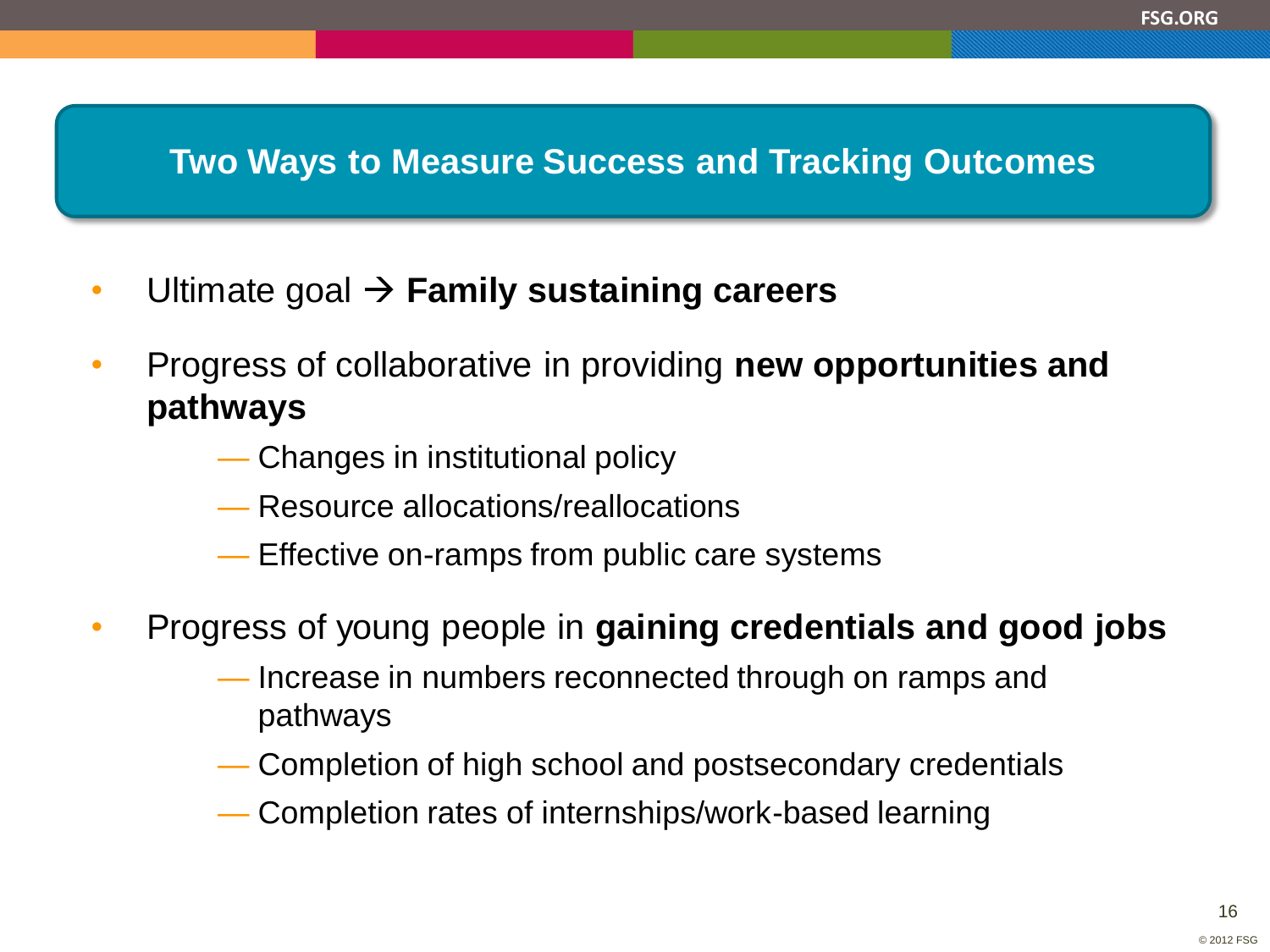### **Audience Q&A with Our Panelists**







**Stacy Holland**, Philadelphia Youth **Network** 



**Adria Steinberg**, Jobs for the Future